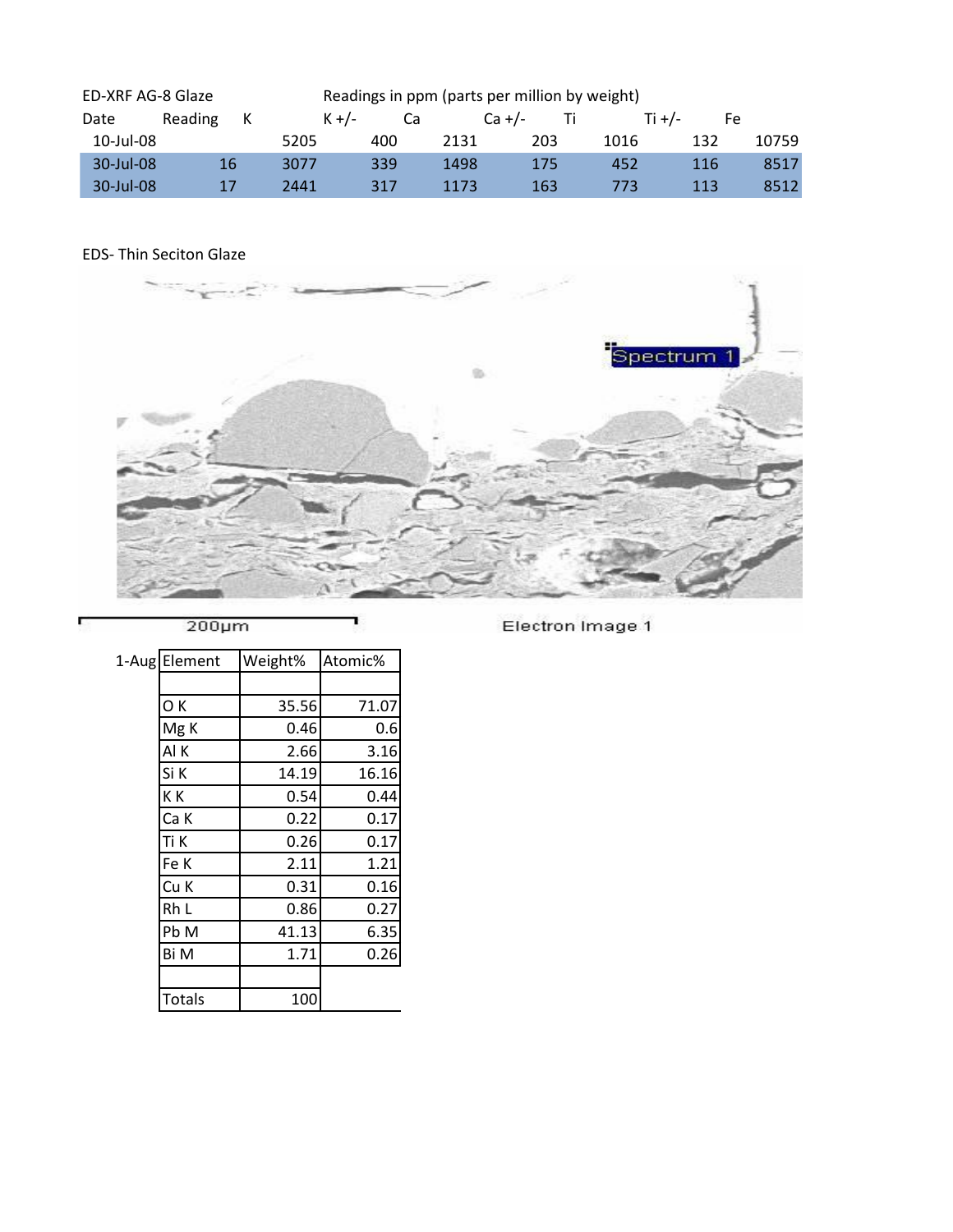## ED-XRF No Glaze

| Date      | Time                    | Reading | K | $K + / -$ | Ca  | $Ca +/-$ | $\mathbf{H}$ | Ti $+/-$ |     |
|-----------|-------------------------|---------|---|-----------|-----|----------|--------------|----------|-----|
| 10-Jul-08 | 14:08:25                |         |   | 36235     | 887 | 21329    | 526          | 5124     | 207 |
|           | 30-Jul-08 12:24:11      | 18      |   | 22095     | 627 | 15251    | 411          | 4171     | 181 |
|           | $30$ -Jul-08 $12:26:30$ | 19      |   | 21149     | 603 | 14654    | 398          | 4010     | 176 |

## EDS - Thin Section No Glaze



| 1-Aug-08 Element |                 | Weight% | Atomic% |
|------------------|-----------------|---------|---------|
|                  |                 |         |         |
|                  | OK              | 56.43   | 71.26   |
|                  | Mg <sub>K</sub> | 1.79    | 1.49    |
|                  | Al K            | 10.6    | 7.94    |
|                  | Si K            | 21.13   | 15.2    |
|                  | KK              | 2.33    | 1.2     |
|                  | Ca K            | 0.57    | 0.29    |
|                  | Ti K            | 0.5     | 0.21    |
|                  | Fe K            | 6.65    | 2.41    |
|                  |                 |         |         |
|                  | <b>Totals</b>   | 100     |         |

## Key

Readings taken from the same spot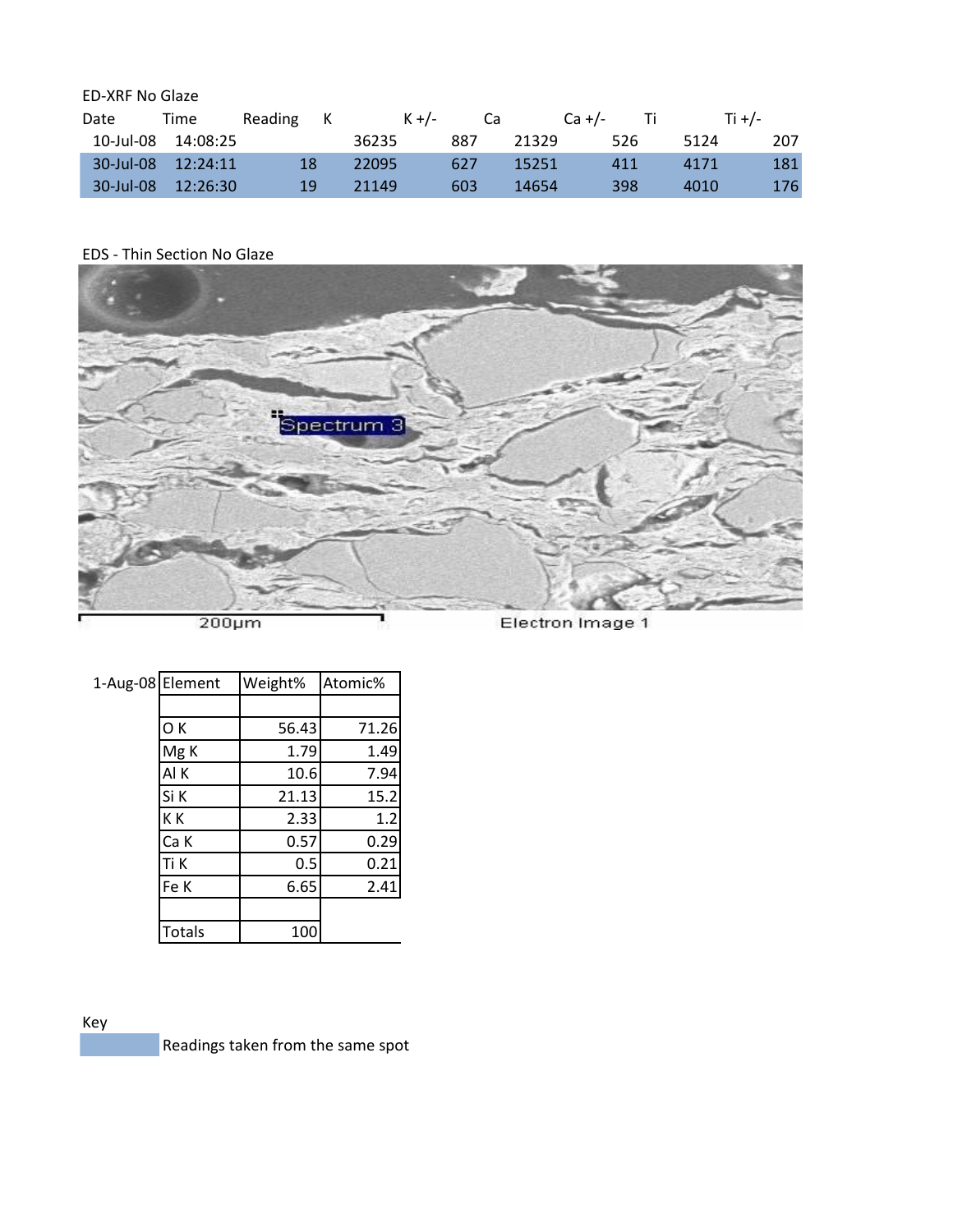| Fe $+/-$ | Cu  | $Cu +/-$ | Ph  |        | $Pb +/-$ |
|----------|-----|----------|-----|--------|----------|
|          | 268 | 594      | 175 | 557102 | 29129    |
|          | 218 | 554      | 148 | 464857 | 22400    |
|          | 216 | 745      | 159 | 475661 | 23438    |